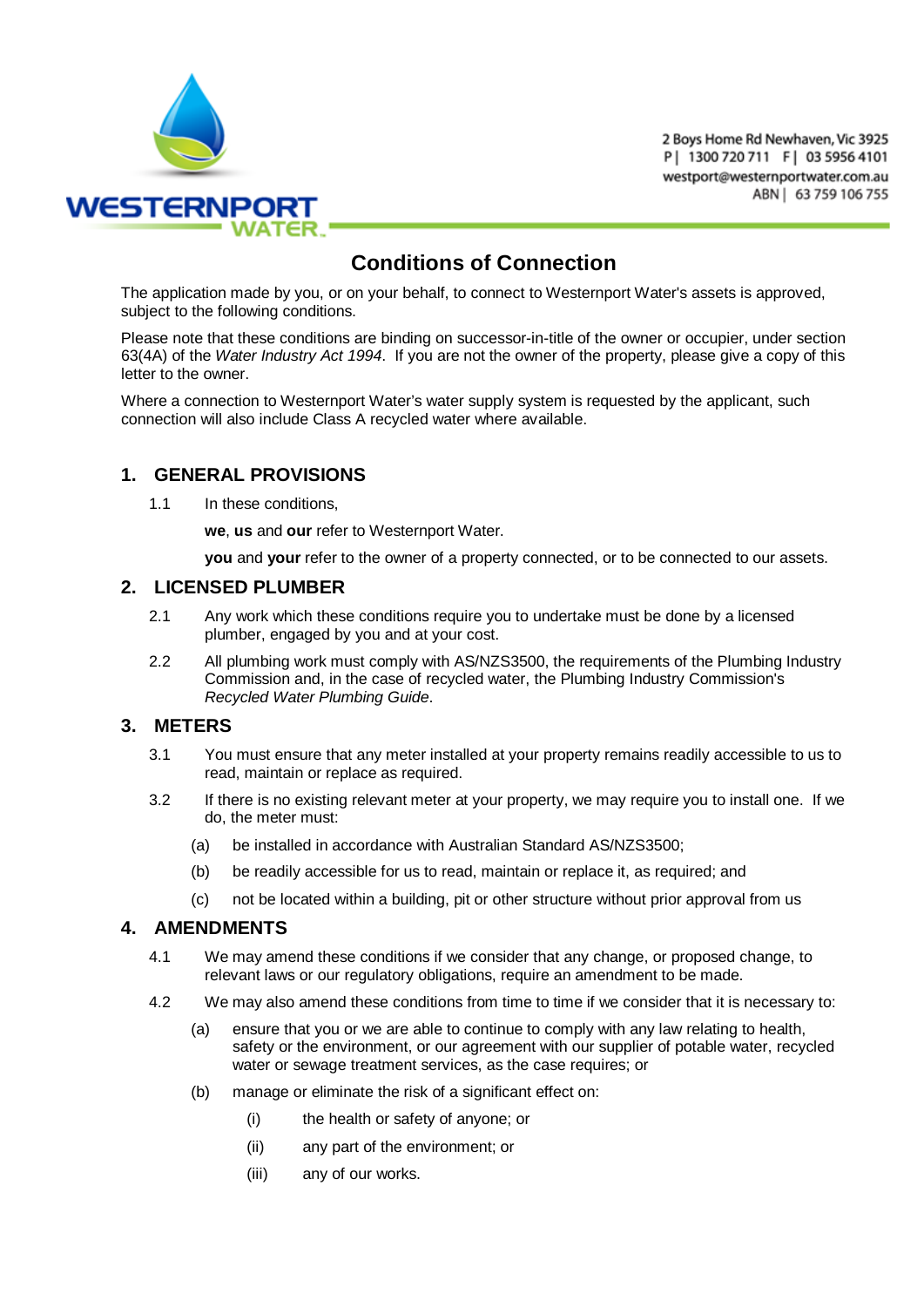# **5. TECHNICAL SPECIFICATIONS**

- 5.1 Installation of potable and recycled water supplies
	- (a) In relation to both potable and recycled water:

**connecting works** means the pipes and fittings used or intended to be used for the supply of potable or recycled water, respectively, on your side of the outlet from the relevant water meter.

**property service** means the pipes, meter and other fittings used or intended to be used for the supply of potable or recycled water, respectively, to your property from our potable or recycled water main, up to and including the outlet from the relevant meter.

- (b) Your licensed plumber can tell you whether your property has an existing dry tapping or wet tapping for either potable or recycled water.
- (c) If your property has an existing **dry tapping**:
	- (i) we will arrange to install the property service and connect it to our supply system. You must pay the relevant connection fee approved by the Essential Services Commission;
	- (ii) in the case of a potable water supply, we will supply a ball valve, dual check backflow prevention device within the meter, and meter;
	- (iii) if you have not previously advised us of the date on which you require a connection to be made, you must give us at least 4 working days' notice of the date upon which you want the connection to be made; and
	- (iv) you must install the connecting works, at your cost.
- (d) If your property requires a **wet tapping**:
	- (i) you must arrange to install both the property service and the connecting works, at your cost, subject to sub-paragraph (ii);
	- (ii) we will install the connecting valve on large sizes between the property service and our supply system. You must pay the relevant fee approved by the Essential Services Commission;
	- (iii) you must install the relevant water meter, before we install the connecting valve;
	- (iv) any 20 or 25 mm installation must be fitted with a right-angle ball valve;
	- (v) at your request, we will give you details of our approved configurations for the installation of water service assemblies; and
	- (vi) If the work referred to in paragraph (d) has not been completed when we seek to install the connecting valve, you will have to make a further booking. You must also pay any re-booking fee approved by the Essential Services Commission;
- (e) If any existing potable or recycled water service to your property is to be disconnected, you must expose the existing property service connection at the potable or recycled water main (as the case requires) at your cost, to allow us to disconnect and plug the existing property service. You must disconnect the relevant meter and return it to us or our contractor.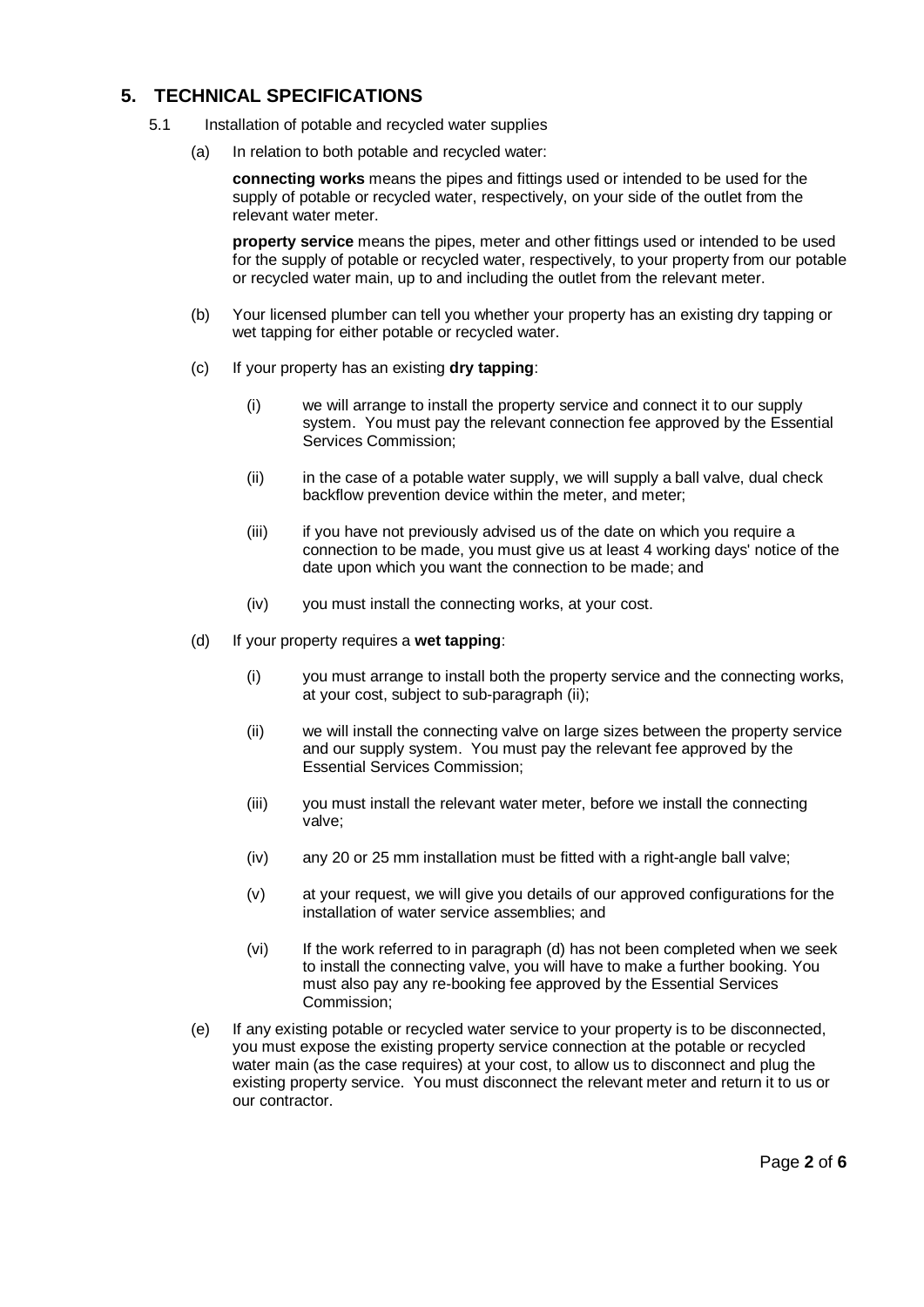- 5.2 Special conditions for installing recycled water supplies
	- (a) A purple class A recycled water 5/8 inch inlet thread tap and sign reading "Recycled water. Do not drink" must be installed to service the rear external area of the property.
	- (b) The Recycled water meter inlet ball valve will be closed and fitted with a 'Lock Box' by Westernport Water at the time of connection to the property.
	- (c) The 'Lock Box' is only to be removed by either Westernport Water, or the Plumbing Industry Commission for the purpose of conducting the commissioning inspection of internal Recycled Water Plumbing.
	- (d) You must ensure that the installation of the connecting works for recycled water is inspected in accordance with Plumbing Industry Commission requirements, and at your cost, at each of the following stages:
		- (i) meter to dwelling;
		- (ii) rough-in;
		- (iii) commissioning. ( must be carried out prior to the building being occupied )

# **6. TESTING OF RECYCLED WATER INTERNAL PLUMBING SYSTEMS**

Where the pressure testing of pipework installed for the provision of Class A Recycled Water requires a temporary interconnection with the potable water supply plumbing, such interconnection is to be removed prior to the commissioning inspection and occupation of the building.

# **7. RECYCLED WATER CONDITIONS**

7.1 Taps and signs

You must ensure that:

- (a) every tap connected to our recycled water supply is a purple 5/8 inch inlet thread tap, of a design approved by Westernport Water;
- (b) a sign reading "Recycled Water. Do not drink" is attached to every tap, at all times; and
- (c) any pipe, tap or other fitting used or intended to be used to supply recycled water on your side of the recycled water meter is purple and is never painted any other colour.
- 7.2 Notify others

You are responsible for:

- (a) notifying members of your household, tenants of and visitors to, your property that it is supplied with recycled water; and
- (b) explaining to them the purposes for which recycled water may and may not be used; and
- (c) ensuring that all such persons comply with sub-clause [8.3\(a\).](#page-2-0)
- <span id="page-2-1"></span><span id="page-2-0"></span>7.3 Use of recycled water
	- (a) You may only use recycled water which we supply for the following purposes:
		- (i) watering gardens (including vegetable gardens);
		- (ii) toilet flushing;
		- (iii) car washing;
		- (iv) washing down outdoor furniture and the exterior of your house;
		- (v) filling or topping up ornamental water features and ponds that are not used for swimming; and
		- (vi) fire fighting.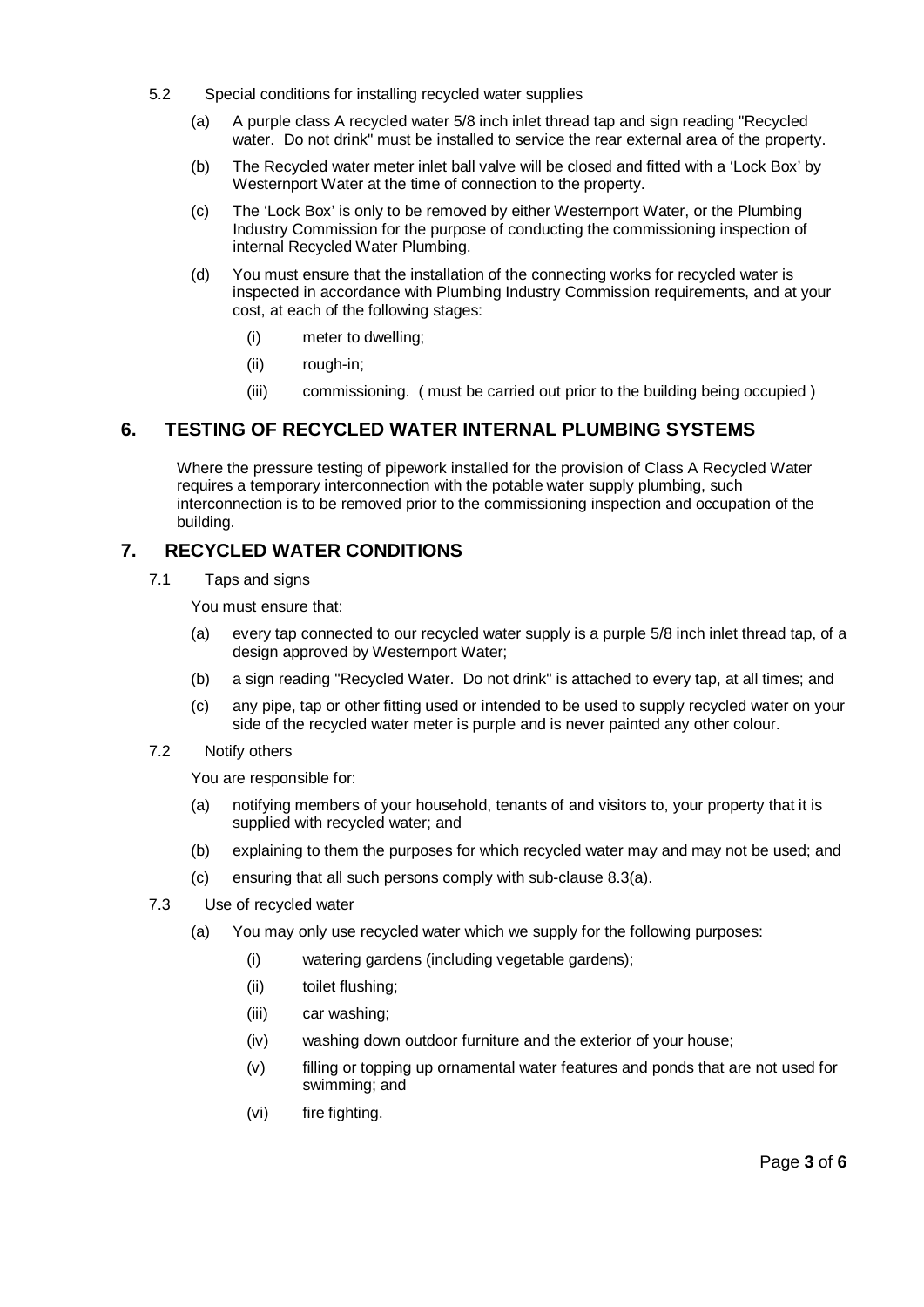- (b) You may only use recycled water which we supply to you in accordance with the current version of the Health and Environment Management Plan for the development in which your property is situated. That Plan may be inspected either on our website or at our offices.
- (c) You must ensure that only the minimum possible volume of recycled water runs off your property to the stormwater system.
- (d) You must not use recycled water, or allow it to be used for any purpose other than a purpose mentioned in paragraph [8.3\(a\).](#page-2-0)
- (e) We may, from time to time, at our discretion, temporarily supply potable water instead of recycled water which we would otherwise supply.
- 7.4 Stopping your use of recycled water
	- (a) You must stop using recycled water whenever we ask you to under this clause and must not resume using recycled water until advised by Westernport Water.
	- (b) We will only ask you to stop using recycled water if:
		- (i) we need to inspect, do work on or close down our assets for supplying recycled water; or
		- (ii) we consider that, if you continue to use recycled water this may lead you or us not to comply with:
			- the uses permitted under paragrap[h 8.3\(a\);](#page-2-0) or
			- the current version of the Health and Environment Management Plan for the development in which your property is situated; or
			- any guidelines for the use of recycled water from time to time issued by the Environment Protection Authority, the Department of Human Services or other appropriate authority; or
			- any law relating to health, safety or the environment; or
			- our agreement with our supplier of recycled water; or
		- (iii) we consider that, if you continue to use recycled water, there is, or is reasonably likely to be, a risk that would endanger human life or any part of the environment, or compromise the health or safety of any person, or the safety of our works.
	- (c) We will do all we reasonably can to allow you to resume using recycled water as soon as possible after asking you to stop under this clause.
- 7.5 Suspending or restricting our supply of recycled water
	- (a) In addition to our powers to reduce or restrict supplies of recycled water under the *Water Industry Act 1994*, we may temporarily or permanently suspend our supply of recycled water to your property if:
		- (i) we reasonably consider that you have failed to ensure that sub-clause [8.3](#page-2-1) has been complied with; or
		- (ii) our supplier of recycled water temporarily or permanently ceases or restricts supplies of recycled water to us; or
		- (iii) recycled water which we receive from our supplier does not meet Class A standard; or
		- (iv) an event beyond our reasonable control prevents us from supplying Class A recycled water to your property.
	- (b) We may, from time to time and at our discretion, temporarily substitute a supply of potable water for recycled water which we would otherwise supply.